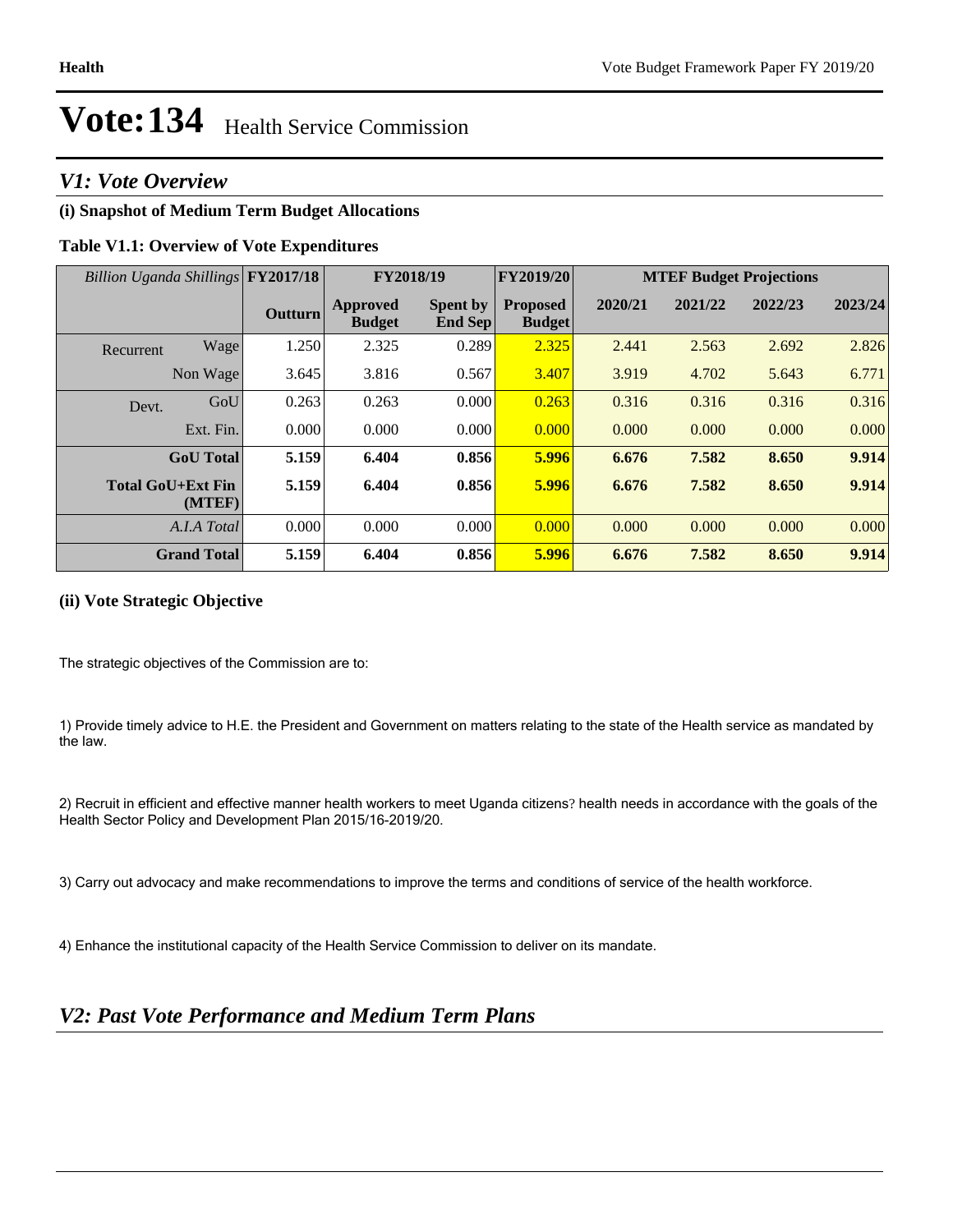#### **Performance for Previous Year FY 2017/18**

(i) Recommended One (1) Health Manager, thirteen (13) Medical Specialists to H.E the President for appointment.

(ii) Appointed into the Health Service Eight Hundred Fifty Six (856) Health Workers of various categories for the different Health Institutions under its jurisdiction.

(iii) Processed Eight Hundred Fifty Two (852) Human Resource for Health cases. This was done through regular submissions to the Commission and hands-on support supervision visits to Regional Referral Hospitals.

(iv) Validated and recommended for retention 390 Health Workers under KCCA.

(v) Carried out Support Supervision in seventy seven (77) districts.

(vi) Undertook hands-on ssupport supervision visits to MoH , 14 Regional Referral Hospitals. Apart from carrying out general support supervision, human resource for health cases such as confirmations in appointment were processed on site.

(vii) Provided technical guidance to nineteen (19) districts on Human Resource for Health issues.

(viii) Held human resources for health planning workshop for FY 2017/18.

(ix) Procured a station wagon, One (1) heavy duty shredder, four (4) desk top and four (4) Laptop computers.

(x) Produced Monitoring and Tracking implementation strategy.

### **Performance as of BFP FY 2018/19 (Performance as of BFP)**

436 Health Workers were recommended for appointment into the health service.

50 Human Resource for Health decisions were processed that included Confirmation, Corrigenda, Re-designation, study leave.

Carried out performance and career enhancement training for staff of the Commission.

### **FY 2019/20 Planned Outputs**

a) Recruit 950 health workers of all categories for Ministry of Health (MoH) Headquarters, Mulago National Referral Hospital, Butabika National Referral Mental (BNRMH) Hospital, Kampala Capital City Authority (KCCA), Regional Referral Hospitals (RRHs), Specialized Health Institutions, namely: Uganda Cancer Institute,Uganda Blood Transfusion Services (UBTS) and Uganda Prisons Health Services.

b) Process 800 Human Resource for Health decisions on confirmation, corrigenda, redesignation, study leave, interdictions, abscondments and retirements.

c) Carry Support Supervision to 84 Districts, 14 Regional Referral Hospitals and five (5) National Health Institutions and Kampala Capital City Authority (KCCA) Health Units.

d) Technical Support to DSCs, Central Government Health Institutions and Departments under the jurisdiction of HSC on Human Resource for Health (HRH) issues.

e) Carry out Performance career enhancement training for Members and staff of the Health Service Commission.

f) Carry out Monitoring and tracking implementation of the HSC decisions, deployment, reporting and retention of health workers.

g) Recruitment planning workshop on recruitment of health workers under the jurisdiction of the Commission carried out.

h) The HSC HIV/AIDS workplace policy implemented.

### **Medium Term Plans**

Recruit health workers of all categories for Ministry of Health (MoH) Headquarters, Mulago National Referral Hospital, Butabika National Referral Mental (BNRMH) Hospital, Kampala Capital City Authority (KCCA), Regional Referral Hospitals (RRHs), Specialized Health Institutions, namely: Uganda Cancer Institute (UCI), Uganda Blood Transfusion Services (UBTS) and Uganda Prisons Health Services. b) Process Human Resource for Health decisions on confirmation, corrigenda, redesignation, study leave, interdictions, abscondments and retirements.

c) Carry out Support Supervision to Districts, Regional Referral Hospitals and National Health Institutions and Kampala Capital City Authority (KCCA) Health Units.

d) Technical Support to DSCs, Central Government Health Institutions and Departments under the jurisdiction of HSC on Human Resource for Health (HRH) issues.

e) Carry out Performance career enhancement training for Members and staff of the Health Service Commission.

f) Carry out Monitoring and tracking implementation of the HSC decisions, deployment, reporting and retention of health workers.

g) The HSC HIV/AIDS workplace policy implemented.

### **Efficiency of Vote Budget Allocations**

Adherence to guidelines in resource allocation and utilization. Prioritization of critical outputs

### **Vote Investment Plans**

Procurement of a station wagon to facilitate the Member of the Commission

### **Major Expenditure Allocations in the Vote for FY 2019/20**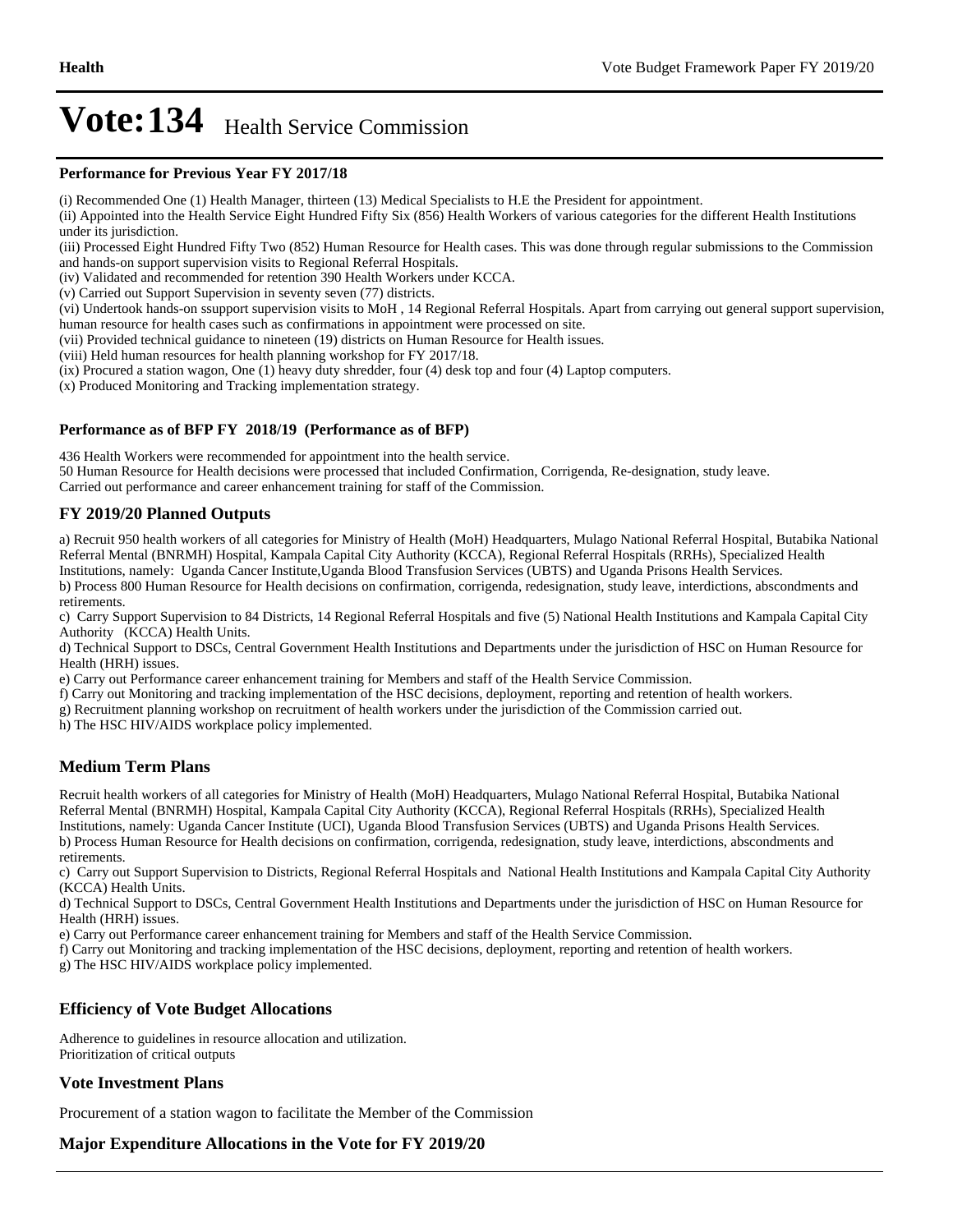The major expenditure allocations include;

1. Staff Salaries

national level

2. Recruitment of Health Workers

- 3. Support Supervision to Health Institutions
- 4. Technical Support to DSCs
- 5. Implementation of e-recruitment system
- 6. Transport equipment
- 7. Administrative Support Services

### **V3: PROGRAMME OUTCOMES, OUTCOME INDICATORS AND PROPOSED BUDGET ALLOCATION**

#### **Table V3.1: Programme Outcome and Outcome Indicators**

#### **Programme : 52 Human Resource Management for Health Programme Objective :** 1. Provide timely advice to H.E. the President and Government on matters relating to the state of the Health Service as mandated by the law. 2. Recruit in an efficient and effective manner health workers to meet Uganda citizen health needs in accordance with the goals of the Health Sector Policy and Development Plan 2015/16 - 2019/20. 3. Carry out advocacy and make recommendations to improve the terms and conditions of service of the health workforce. 4. Enhance the institutional capacity of the Health Service Commission to deliver on its mandate. **Responsible Officer:** MARY THEOPISTA WENENE **Programme Outcome: Improved status of human resources for health in the health service** *Sector Outcomes contributed to by the Programme Outcome* **1. Improved quality of life at all levels Performance Targets Programme Performance Indicators (Output)** 2017/18 **Actual 2018/19 Target Base year Baseline 2019/20 Target 2020/21 Target 2021/22 Target**  Proportion of qualified health workers recruited against the annual recruitment plan at 64.8 100% 100% 100% 100% 100% 100%

### **Table V3.2: Past Expenditure Outturns and Medium Term Projections by Programme**

| Billion Uganda shillings                  | 2017/18        | 2018/19       |                                             | 2019-20       | <b>MTEF Budget Projections</b> |         |         |         |
|-------------------------------------------|----------------|---------------|---------------------------------------------|---------------|--------------------------------|---------|---------|---------|
|                                           | <b>Outturn</b> | <b>Budget</b> | <b>Approved Spent By Proposed</b><br>End O1 | <b>Budget</b> | 2020-21                        | 2021-22 | 2022-23 | 2023-24 |
| <b>Vote:134 Health Service Commission</b> |                |               |                                             |               |                                |         |         |         |
| 52 Human Resource Management for Health   | 5.119          | 6.404         | 0.856                                       | 5.996         | 6.676                          | 7.582   | 8.650   | 9.914   |
| Total for the Vote                        | 5.119          | 6.404         | 0.856                                       | 5.996         | 6.676                          | 7.582   | 8.650   | 9.914   |

### **V4: SUBPROGRAMME PAST EXPENDITURE OUTTURNS AND PROPOSED BUDGET ALLOCATIONS**

### **Table V4.1: Past Expenditure Outturns and Medium Term Projections by SubProgramme**

| <b>Billion Uganda shillings</b>                    | 2017/18        | FY 2018/19            |                                          | 2019-20                          | <b>Medium Term Projections</b> |             |             |         |
|----------------------------------------------------|----------------|-----------------------|------------------------------------------|----------------------------------|--------------------------------|-------------|-------------|---------|
|                                                    | Outturn Budget | <b>Approved Spent</b> | $\mathbf{B}\mathbf{v}$<br><b>End Sep</b> | <b>Proposed</b><br><b>Budget</b> | $2020 - 21$                    | $2021 - 22$ | $2022 - 23$ | 2023-24 |
| Programme: 52 Human Resource Management for Health |                |                       |                                          |                                  |                                |             |             |         |
| 01 Finance and Administration                      | 3.674          | 4.896                 | 0.624                                    | 4.487                            | 5.066                          | 5.746       | 6.546       | 7.488   |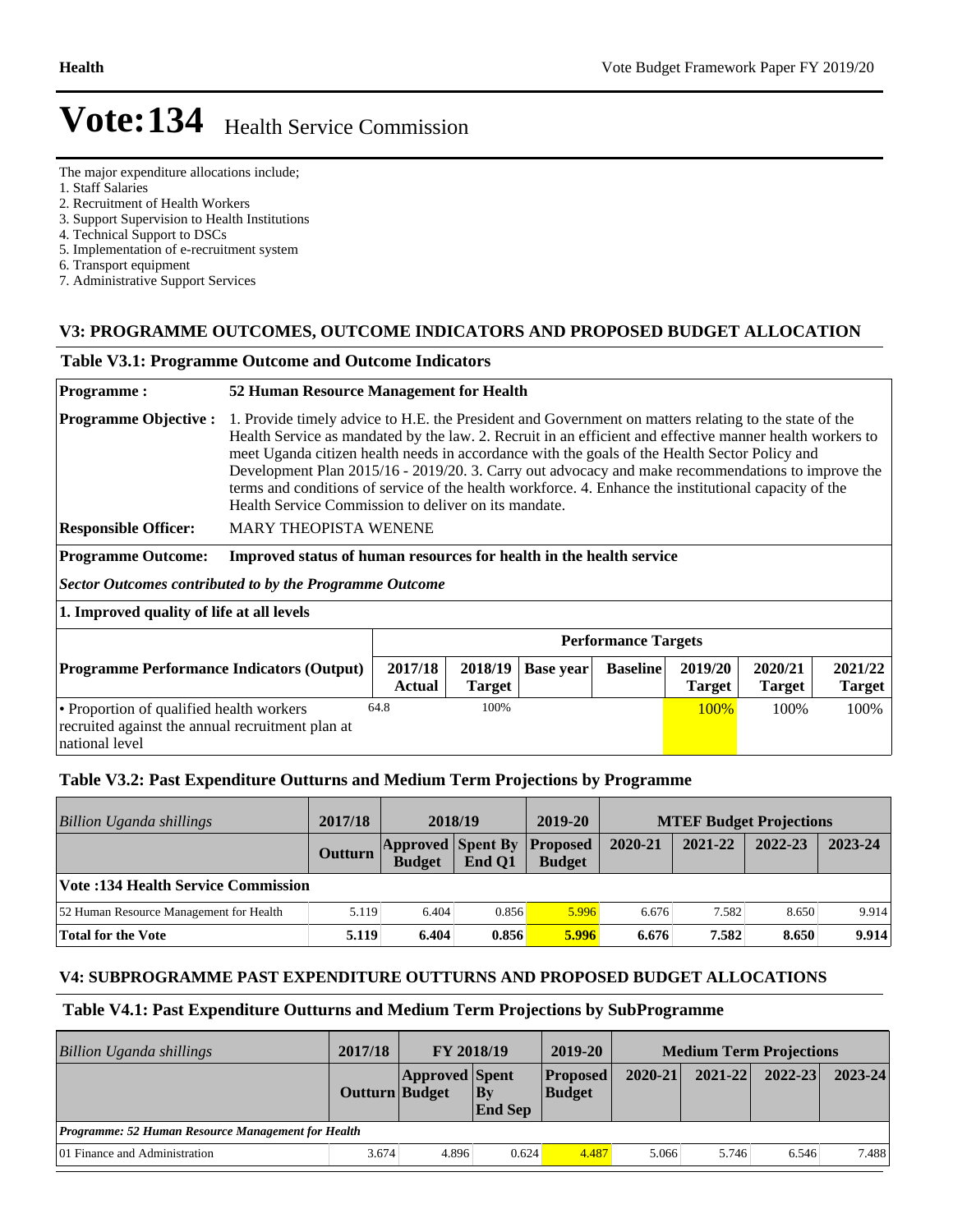| 02 Human Resource Management       | .183  | 1.214 | 0.227 | 1.214 | .261  | .482  | 1.745 | 2.060 |
|------------------------------------|-------|-------|-------|-------|-------|-------|-------|-------|
| 03 Internal Audit                  | 0.038 | 0.031 | 0.005 | 0.031 | 0.033 | 0.038 | 0.043 | 0.050 |
| 0365 Health Service Commision      | 0.223 | 0.263 | 0.000 | 0.263 | 0.316 | 0.316 | 0.316 | 0.316 |
| <b>Total For the Programme: 52</b> | 5.119 | 6.404 | 0.856 | 5.996 | 6.676 | 7.582 | 8.650 | 9.914 |
| <b>Total for the Vote :134</b>     | 5.119 | 6.404 | 0.856 | 5.996 | 6.676 | 7.582 | 8.650 | 9.914 |

N / A

### **Table V4.3: Major Capital Investment (Capital Purchases outputs over 0.5Billion)**

N/A

### *V5: VOTE CHALLENGES FOR 2019/20 AND ADDITIONAL FUNDING REQUESTS*

### **Vote Challenges for FY 2019/20**

Vote Challenges are categorized as;

Internal Challenges to the HSC

a) Budget shortfall as the Commission did not receive all its budget appropriated for FY 2017/18

b) Inadequate budget for monitoring and tracking of the implementation of decisions of the Commission, by the Ministry of Health, Regional Referral Hospitals and other health institutions.

c) Inadequate and old tools and equipment including but not limited to, filing cabinets, furniture, computers and accessories.

d) Inadequate office accommodation and lack of resources to develop (build offices) land in Butabika.

e) A number of approved posts in the Commission where staff were not deployed.

f) Lack of resources for implementation of the e-recruitment system.

External Challenges to the HSC

a) Late submission of cleared posts by Responsible Officers that delayed the entire recruitment process.

b) Large numbers of applicants for some cadres for example nursing that increased the cost of recruitment since the Commission had to conduct written exams.

c) Difficulty in attracting critical cadres like Anaesthetic Officers and Dispensers that affected the availability and quality of services.

### **Table V5.1: Additional Funding Requests**

| Additional requirements for funding and outputs in 2019/20 | Justification of requirement for additional outputs and<br>funding                                                                                                                                                                                                                                                                                                               |
|------------------------------------------------------------|----------------------------------------------------------------------------------------------------------------------------------------------------------------------------------------------------------------------------------------------------------------------------------------------------------------------------------------------------------------------------------|
| Vote: 134 Health Service Commission                        |                                                                                                                                                                                                                                                                                                                                                                                  |
| <b>Programme: 52 Human Resource Management for Health</b>  |                                                                                                                                                                                                                                                                                                                                                                                  |
| <b>OutPut :</b> 02 Secretariat Support Services            |                                                                                                                                                                                                                                                                                                                                                                                  |
| Funding requirement UShs Bn: 3.380                         | Developing the Monitoring and Evaluation frame work for<br>monitoring recruitment of Health Workers, implementation<br>of the decisions of the Commission and the rewards and<br>sanctions frame work, Implementation of e-recruitment<br>system, Design and mobilization for development of land in<br>Butabika to create a conducive working environment of the<br>Commission. |